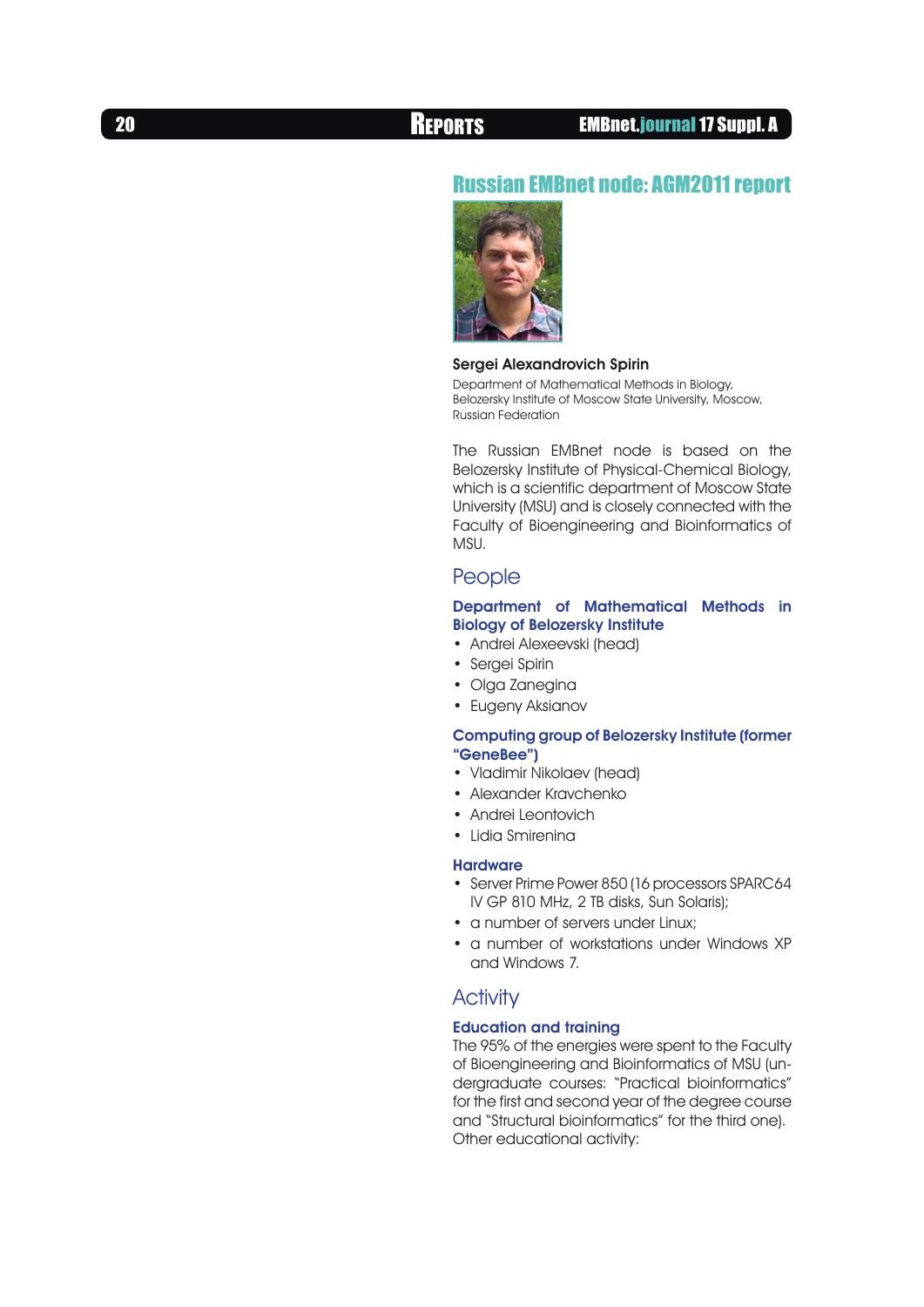# EMBnet.journal 17 Suppl. A REPORTS 21

- a. annual three-day courses in practical bioinformatics for students of MSU specialised in virology;
- b. consultations for students of Russian-Armenian (Slavonic) University in Yerevan;
- c. annual public lectures (mainly for high school students) in bioinformatics (in frames of socalled "Day of Science");
- d. consultations in bioinformatics for "Wet Lab" researchers;
- e. consultations and seminars for mathematicians and computer scientists. For example, in Spring of 2010 and of 2011, Sergei Spirin held a special course in bioinformatics for students of Faculty of Computational Mathematics and Cybernetics of MSU.

## Software development and support

In 2008-2011 a number of publicly available bioinformatics software was developed.

Among them:

- f. Geometrical Core<sup>1</sup> for a family of aligned 3D structures;
- g. SheeP<sup>2</sup>, an automatic description of betaand alpha/beta-structural proteins;
- h. ConClus<sup>3</sup>, conserved hydrophobic clusters in aligned 3D structures of proteins;
- i. [Malakite:](http://mouse.belozersky.msu.ru/tools/malakite.html)4 searching for reliable blocks in a given protein sequence alignment;
- j. <u>Blocks3D</u><sup>5</sup>: this service searches for blocks that are supported by 3D superimposition in aligned sequences of PDB proteins;
- k. wLake<sup>6</sup>: a tool which allows to identify clusters of a structural water molecules in given superimposed 3D structures.

Also, previously developed software remains supported, in particular:

a. <u>[NPIDB](http://mouse.genebee.msu.ru/NPIDB/index.html)</u><sup>7</sup>: a database of structures of DNAprotein and RNA-protein complexes. A new interface is available at [http://npidb.belozersky.](http://npidb.belozersky.msu.ru) [msu.ru.](http://npidb.belozersky.msu.ru)

- 4 <http://mouse.belozersky.msu.ru/tools/malakite.html>
- 5 <http://kodomo.fbb.msu.ru/blocks3d/>
- b. [AliBee](http://www.belozersky.msu.ru/services/malign_reduced.html)<sup>8</sup>: an original program for multiple alignment;
- c. [TreeTop](http://www.belozersky.msu.ru/services/phtree_reduced.html)<sup>9</sup>: a tool for phylogenetic tree prediction;
- d. [DotHelix](http://www.belozersky.msu.ru/services/dhm/advanced.html)<sup>10</sup>: local similarity map for two biological sequences;
- e. [SVETKA](http://monkey.belozersky.msu.ru/~dian/cgi-bin/austerlitz.pl?type=index)11: simultaneous analysis of a multiple alignment and the phylogenetic tree of the same sequences; search for classifying positions in the alignment;
- f. [CluD1](http://mouse.belozersky.msu.ru/npidb/cgi-bin/hftri.pl)2: hydrophobic clusters in 3D structures;
- g. [GEA](http://www.genebee.msu.ru/~nikonov/GEA/)13: a system for Gene Expression Analysis.

See also [http://www.genebee.msu.ru/bioinfor](See also http://www.genebee.msu.ru/bioinformatics.html and http://mouse.belozersky.msu.ru/)[matics.html](See also http://www.genebee.msu.ru/bioinformatics.html and http://mouse.belozersky.msu.ru/) and [http://mouse.belozersky.msu.ru/](See also http://www.genebee.msu.ru/bioinformatics.html and http://mouse.belozersky.msu.ru/).

# Research

Some directions of research in bioinformatics provided in our Institute (those that are not reflected in the above list of new software) are as follows:

- a. comparative structural description of several families of proteins<sup>14</sup>;
- b. drug design;
- c. development of algorithms for next generation sequencing data;
- d. comparative analysis of performance of phylogeny reconstruction methods.

### Funding

The grant of the Russian Foundation of Basic Research No. 10-07-00685 supports software development and installation but not education and training activities. The grant is for 2010–2012, the grant amount for 2010 was 400,000 roubles (~10 000 euro), the grant for 2011 amounts to 350,000 roubles.

# **Perspective**

## EMBnet membership

The governing body of the Institute has definitely expressed the intention to maintain the status of Russian EMBnet node. The member fee for 4 years will be paid at the first opportunity.

8 http://www.belozersky.msu.ru/services/malign reduced. [html](http://www.belozersky.msu.ru/services/malign_reduced.html)

9 http://www.belozersky.msu.ru/services/phtree reduced. [html](http://www.belozersky.msu.ru/services/phtree_reduced.html)

14 <http://mouse.genebee.msu.ru/families.html>

<sup>1</sup> <http://mouse.genebee.msu.ru/tools/gc.html>

<sup>2</sup> [http://mouse.belozersky.msu.ru/~evgeniy/cgi-bin/sheep/](http://mouse.belozersky.msu.ru/~evgeniy/cgi-bin/sheep/sheep.php) [sheep.php](http://mouse.belozersky.msu.ru/~evgeniy/cgi-bin/sheep/sheep.php)

<sup>3</sup> <http://mouse.genebee.msu.ru/~bennigsen/conclus.html>

<sup>6</sup> [http://mouse.belozersky.msu.ru/~evgeniy/cgi-bin/wLake/](http://mouse.belozersky.msu.ru/~evgeniy/cgi-bin/wLake/wLake.php) [wLake.php](http://mouse.belozersky.msu.ru/~evgeniy/cgi-bin/wLake/wLake.php)

<sup>7</sup> <http://mouse.genebee.msu.ru/NPIDB/index.html>

<sup>10</sup> [http://www.belozersky.msu.ru/services/dhm/advanced.](http://www.belozersky.msu.ru/services/dhm/advanced.html) [html](http://www.belozersky.msu.ru/services/dhm/advanced.html)

<sup>11</sup> [http://monkey.belozersky.msu.ru/~dian/cgi-bin/austerl](http://monkey.belozersky.msu.ru/~dian/cgi-bin/austerlitz.pl?type=index)[itz.pl?type=index](http://monkey.belozersky.msu.ru/~dian/cgi-bin/austerlitz.pl?type=index)

<sup>12</sup> <http://mouse.belozersky.msu.ru/npidb/cgi-bin/hftri.pl>

<sup>13</sup> <http://www.genebee.msu.ru/~nikonov/GEA/>